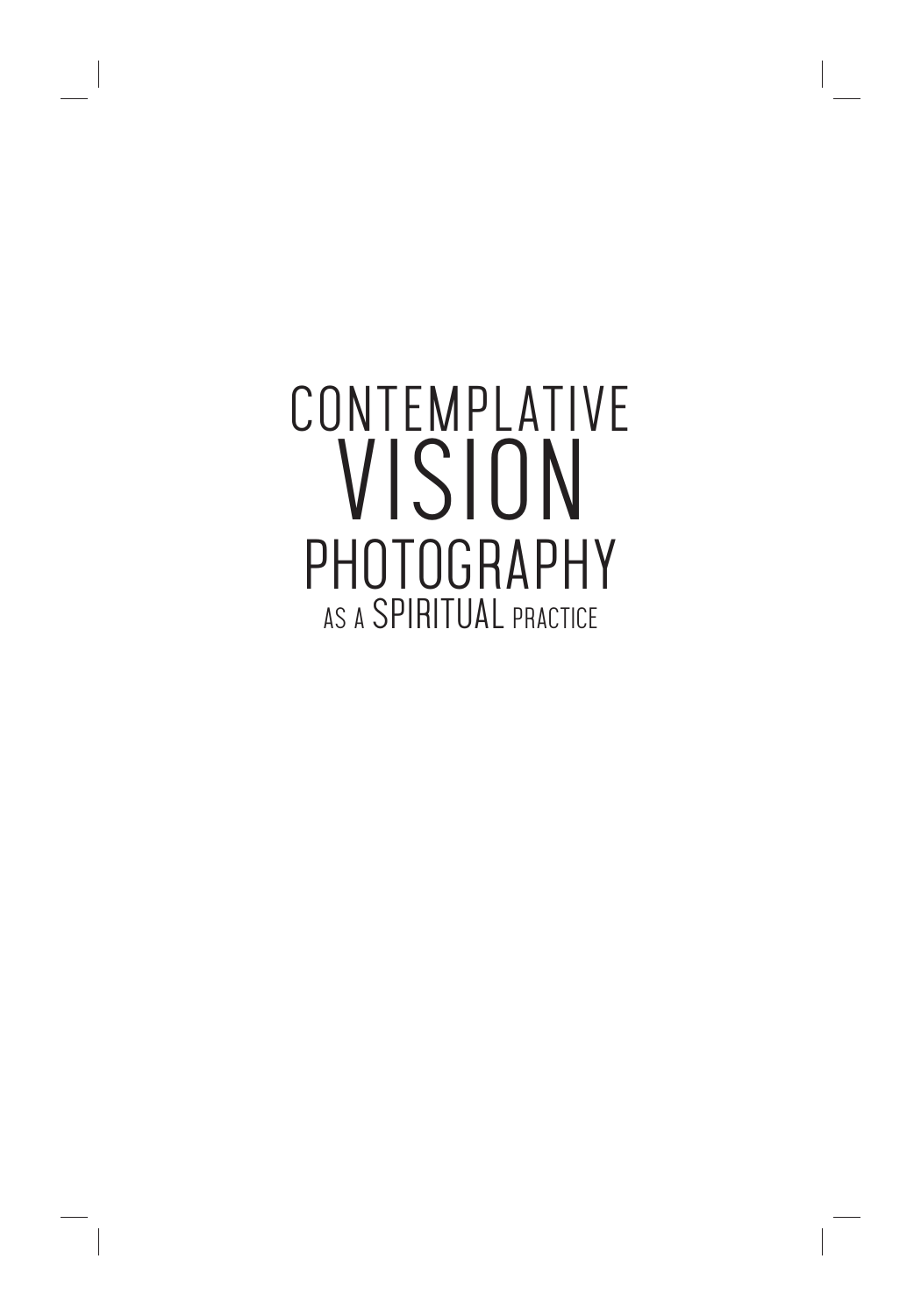# **CONTENTS**

### PART 1: CULTIVATING CONTEMPLATIVE VISION // 1

| 2. A Spirituality of Shutting Up (Stillness and Silence). 8                                                         |    |
|---------------------------------------------------------------------------------------------------------------------|----|
| 3. Welcome to the Now (Presence and Mindfulness) and a contact the U.S.                                             | 14 |
| 4. Contemplative Intention (Emptiness and Receptivity) Allance 20                                                   |    |
| 5. Seeing Again for the Very First Time<br>(Attention and Observation) 26                                           |    |
| 6. Honoring Your Perception<br>(Your Experience Is Your Experience) Alberts Alberts Alberts Alberts Alberts Alberts |    |
| 7. No Such Thing as Commonplace (Nothing Is Exempt) and a set of                                                    | 37 |
| PART 2: THE PRACTICE OF CONTEMPLATIVE PHOTOGRAPHY // 45                                                             |    |
|                                                                                                                     | 46 |
|                                                                                                                     | 57 |
| PART 3: A DOZEN INVITATIONS # 63                                                                                    |    |
| 10. Photography without the Camera Alberta Alberta Alberta Alberta Alberta Alberta Alberta Alberta Alberta Alb      | 64 |
|                                                                                                                     |    |
|                                                                                                                     | 77 |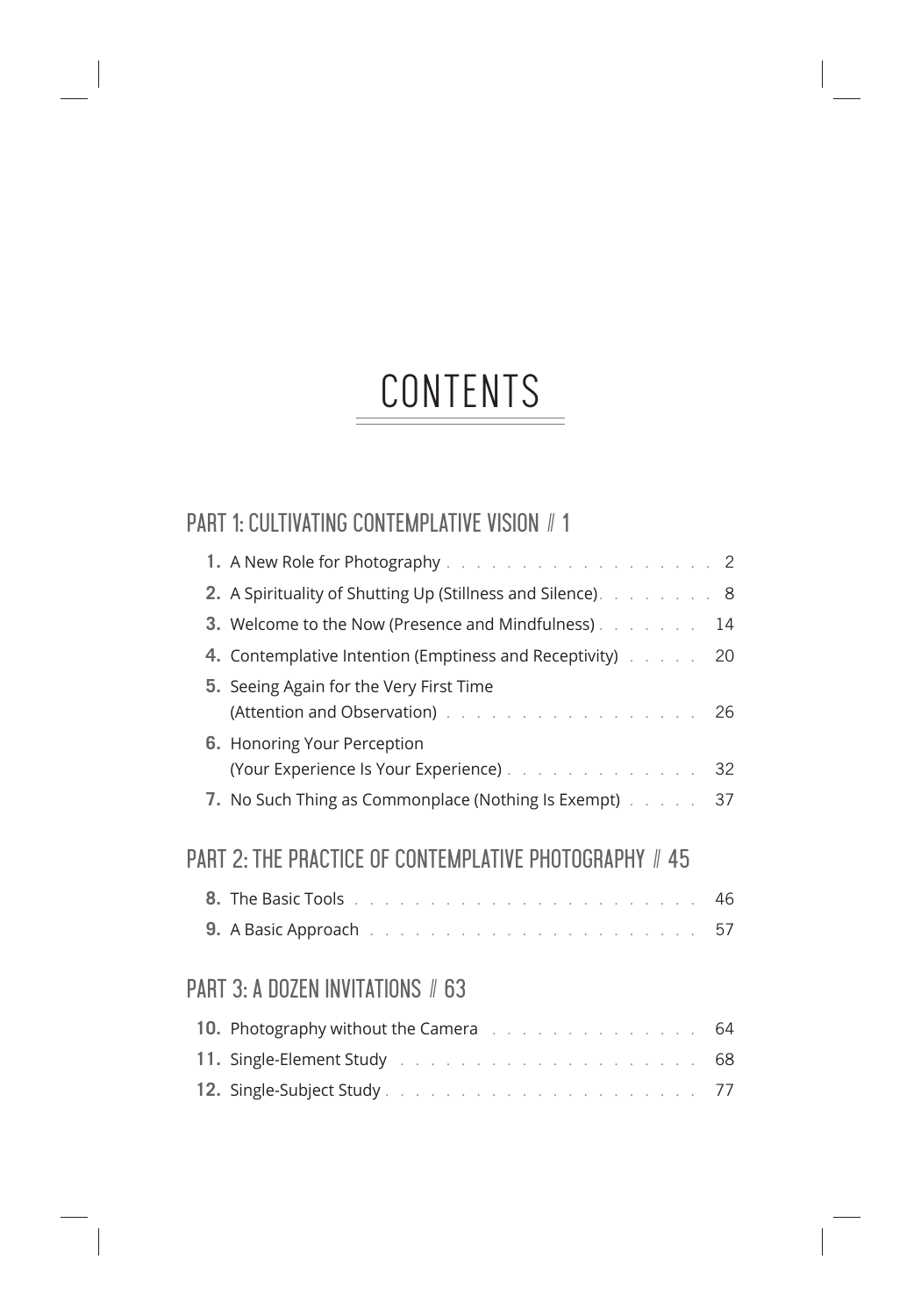|                                                                                                                                                                                                                               |  |  |  |  |  |  |  |  | 90  |
|-------------------------------------------------------------------------------------------------------------------------------------------------------------------------------------------------------------------------------|--|--|--|--|--|--|--|--|-----|
|                                                                                                                                                                                                                               |  |  |  |  |  |  |  |  | 95  |
|                                                                                                                                                                                                                               |  |  |  |  |  |  |  |  | 100 |
|                                                                                                                                                                                                                               |  |  |  |  |  |  |  |  | 105 |
| 19. Reflection and Refraction with a substitution of the set of the set of the set of the set of the set of the set of the set of the set of the set of the set of the set of the set of the set of the set of the set of the |  |  |  |  |  |  |  |  | 109 |
|                                                                                                                                                                                                                               |  |  |  |  |  |  |  |  | 116 |
|                                                                                                                                                                                                                               |  |  |  |  |  |  |  |  | 122 |
| Conclusion: On Being and Seeing.                                                                                                                                                                                              |  |  |  |  |  |  |  |  | 129 |

### PART 4: RESOURCES // 133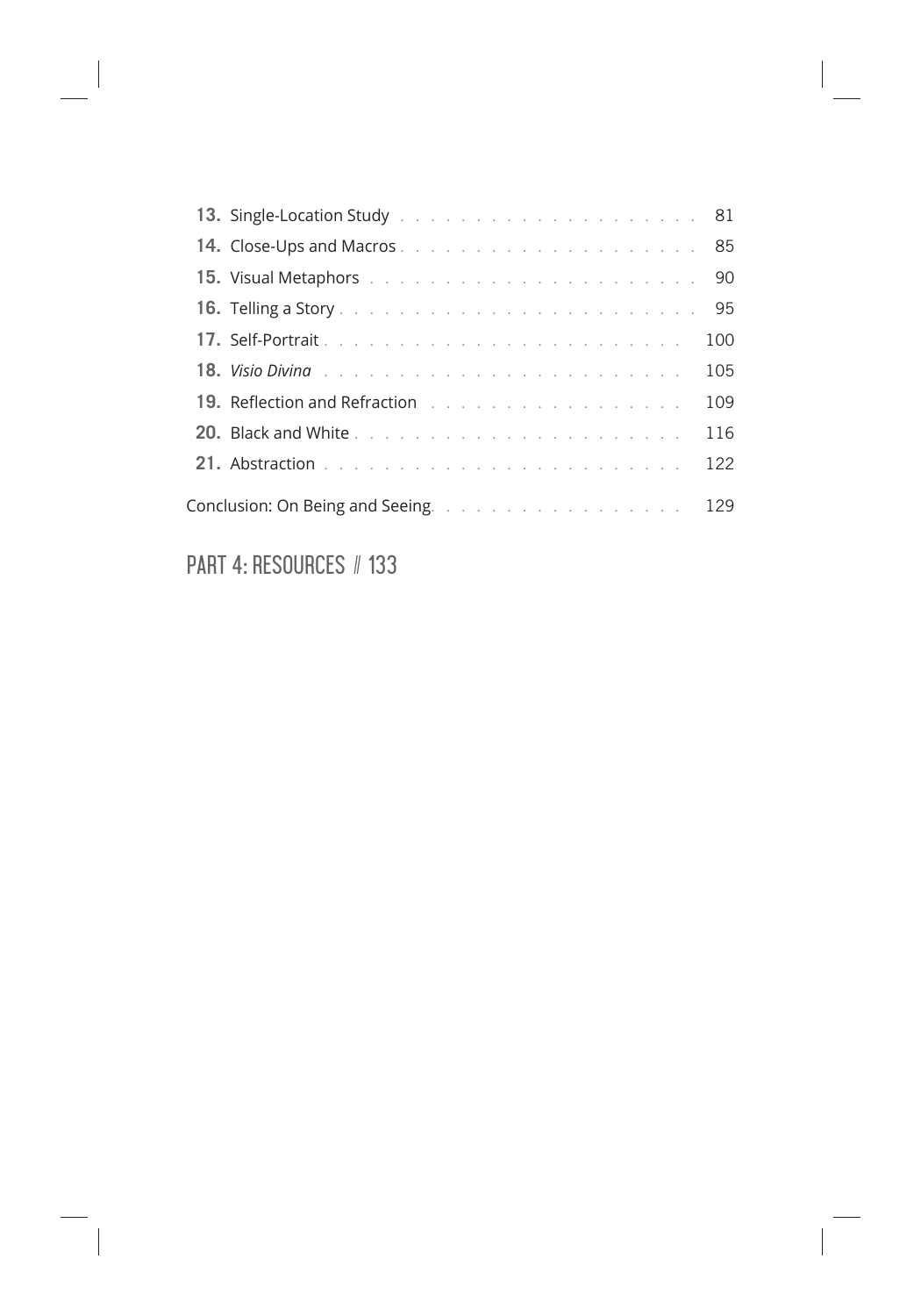## CHAPTER 9 A Basic Approach

#### **This Bud's for You**

layers of wrapped tissue translucent, fragile shades of pale green and slight lavender small bud, barely larger than a match head, growing solo among the ferns beneath the trees, beside the lake

small grace, unfolding wonder



#### **Pulling It Together**

This is the point when I pull together what we've explored about contemplative vision and share the simple process I follow when my hope/intent is to take photographs from a place of quiet, present receptivity. There aren't really steps to this process, except the obvious ones of choosing a location/subject and preparing your equipment. In fact, it's less a process and more the mental, emotional, and spiritual preparation similar to what one would do to prepare for worship or settle down for quiet prayer. It's more about *being* than *doing*, which makes sense if what we're attempting is a form of meditation.

So, yes, begin with deciding that you're ready to engage in the spiritual practice of contemplative photography. You want to do this for yourself, to connect with yourself in a deeper, calmer way, to have this time with God, to approach and more fully embrace some small part of God's amazing world. How much time will you set aside? How will you free yourself to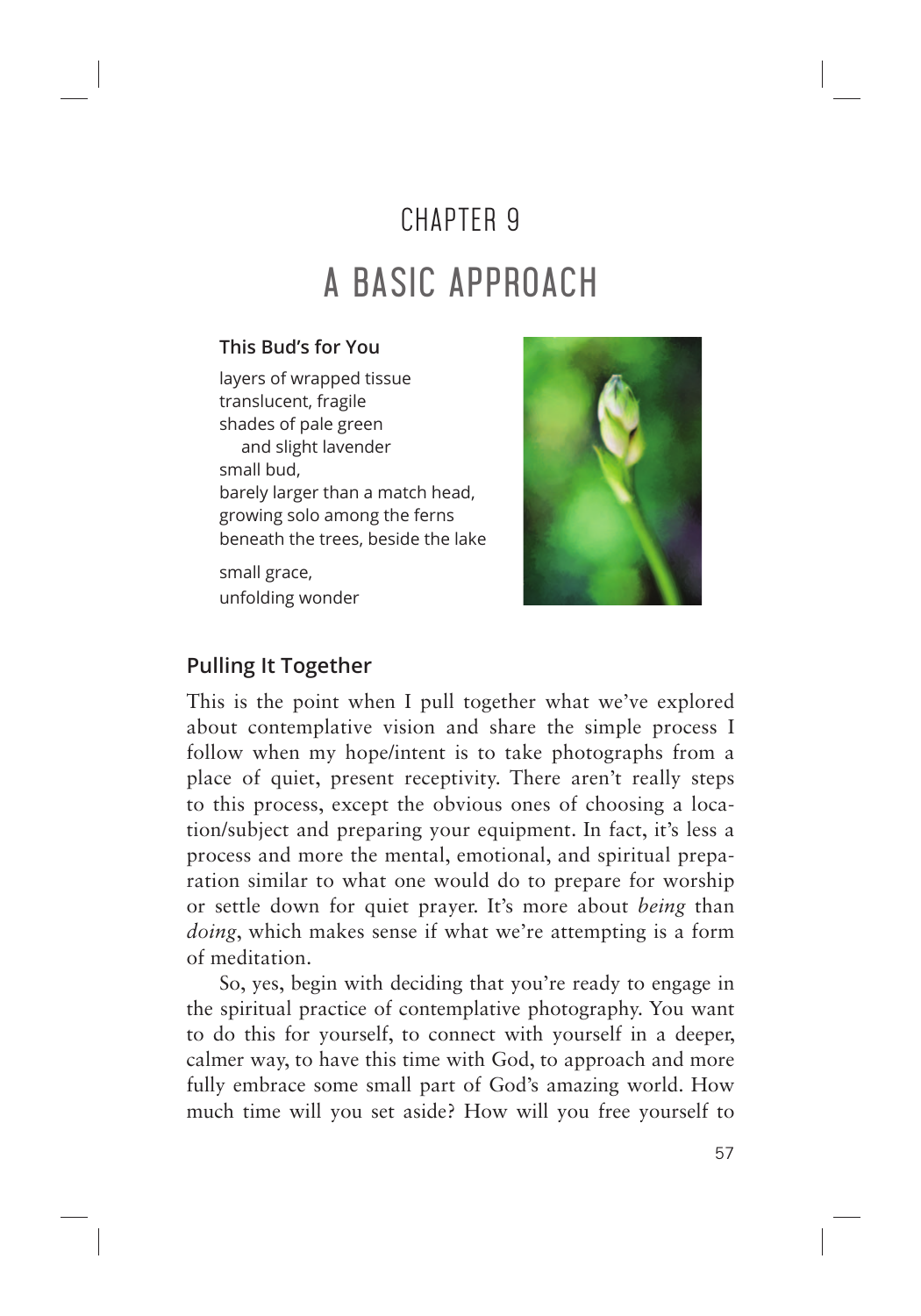focus on photography without distraction? How will you set aside—guard—this special time, which, really, is sacred time?

You then settle on where you'd like to be for this. Perhaps you have the house to yourself for a blessed—and unusual hour or two; as we've seen, your home offers plenty of photoworthy subjects to explore. Perhaps, while driving or walking earlier in the day, you noticed a certain stand of trees in the neighborhood, a barn in picturesque disrepair, or a restored hot rod in a neighbor's driveway. Perhaps you, like me, have several spots near home to which you gravitate for walks and quiet moments, like a public garden, a lakeshore, an art museum, a quaint neighborhood, a cluster of downtown skyscrapers, an old church, or a trail meandering along a stream. What draws you?

Once you arrive, do whatever it is you need to do to find your place of inner stillness, that place of present awareness (the here, the now), that openness to what comes to the forefront as you patiently wait. What yearns for your attention?

Then begin to notice. Let's imagine it's the holidays, the Christmas tree is freshly decorated, and I'm drawn to a particular ornament I see hanging toward the top, an ornament that once hung on my sister's tree, but became mine after she passed away. I think, "It *is* beautiful; I see why she bought it—it's graceful, unique, ethereal. Yes, I'm going to take some photos of that." But I don't immediately aim the camera and start clicking. I approach the ornament, taking a closer look at it than I have before. I take it off the tree and hold it in my hands, turning it over, viewing it from all angles, feeling its smoothness and lightness. It's round, clear glass, except where, while still hot, points on the exterior were pushed to the interior. Those points either already had molten blue glass added to the hot surface, or whatever tool was used to push in at those points was first dipped in molten blue glass. I place the ornament on the dining room table, with natural light behind it from the dining room window. I've connected with my subject—looked at it and felt it. I'm taking things slowly, allowing the time and space I need to notice, appreciate, and wonder. Now, intuitively, I feel ready to take some pictures.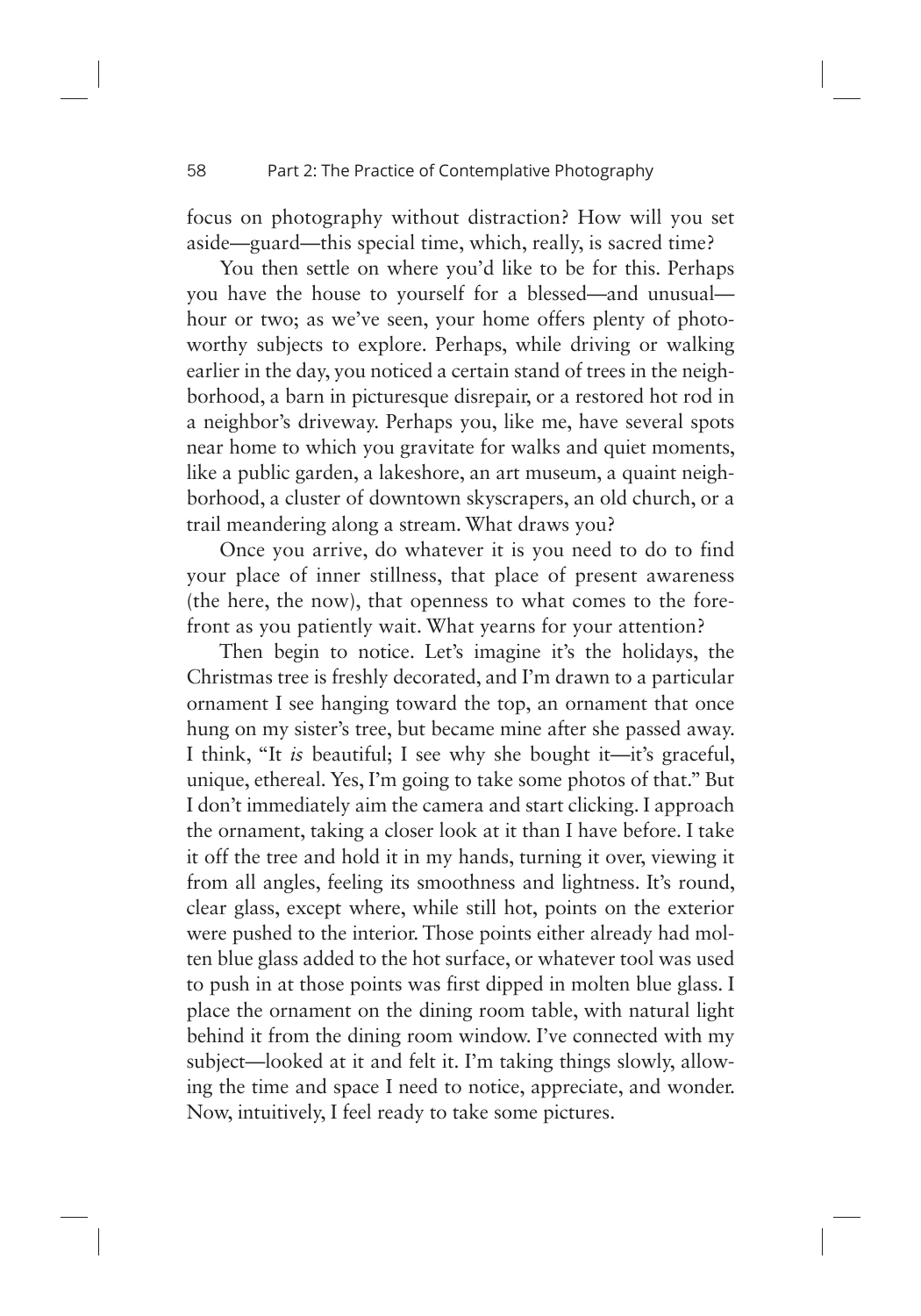And I do. I take quite a few, in fact. Below is my favorite from that afternoon of photography:

Is it just a Christmas ornament? I've been surprised what others—

who did not get the explanation I offered above—see in it. None guess that it's a Christmas ornament. One sees it as a metaphor for the complexity of the human body—all nerves and muscles. Another sees water. I titled this image *Convergence*; it speaks to me of people and things coming together, as people and things are meant to do.

I continue taking photos, repeatedly pausing to connect, trying not to rush as I move on to another subject—another orna-



ment, another flower, another view of the mountain, etc. I continue until I either run out of time, my energy flags, or I simply find nothing else calling for my attention.

#### **Back at the Computer**

A more established process awaits once I am at the computer and have downloaded my new images. Your process will differ from mine, depending on what you'd like to accomplish and what software you choose to use. For me, it looks something like this:

• I download the photos into Photoshop Elements Organizer. I look through the new photos, deleting the blurry ones, the boring ones, the mistakes, the ones I probably won't do anything with. I note the ones I find particularly pleasing. I ask myself, "Of the dozen or so photos you have of this particular subject, which two or three are worth keeping?" I delete some more. (This is an issue for me. Way too many photos live on my computer. The regular deletion of ones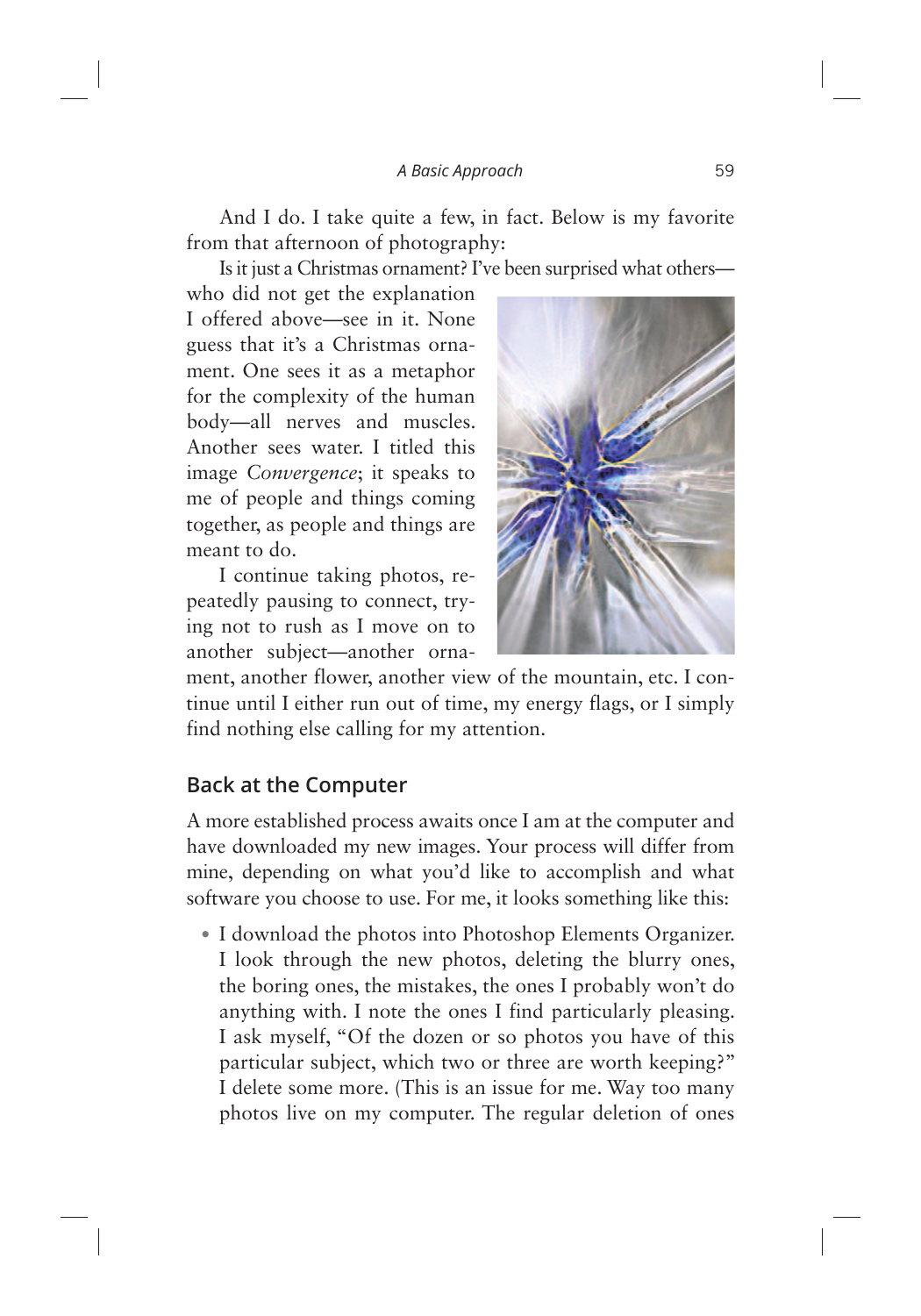I'll never use could be another spiritual practice . . . clearing out, letting go, decluttering.)

- I select a few pictures that I particularly like and open those in Photoshop Elements Editor, my first choice for editing. (Organizer and Editor are the two parts of the Photoshop Elements software package.)
- I do basic cleanup of these images, adjusting brightness and contrast, possibly tweaking color and sharpening, often cropping for a more pleasing composition. Photo-manipulation programs will do much of this for you at the click of a button, if you wish, but you can choose to do it manually, making your own adjustments.
- At this point, I may be happy with an image and simply save it. Or I may want to add some simple effects, like a vignette or a frame.
- Or I'll flat-out play with the image, experimenting with a host of other filter options and treatments available through the various software programs I own. I offer this taste of what one photo can look like when given four different treatments; meet our cat Romeo:

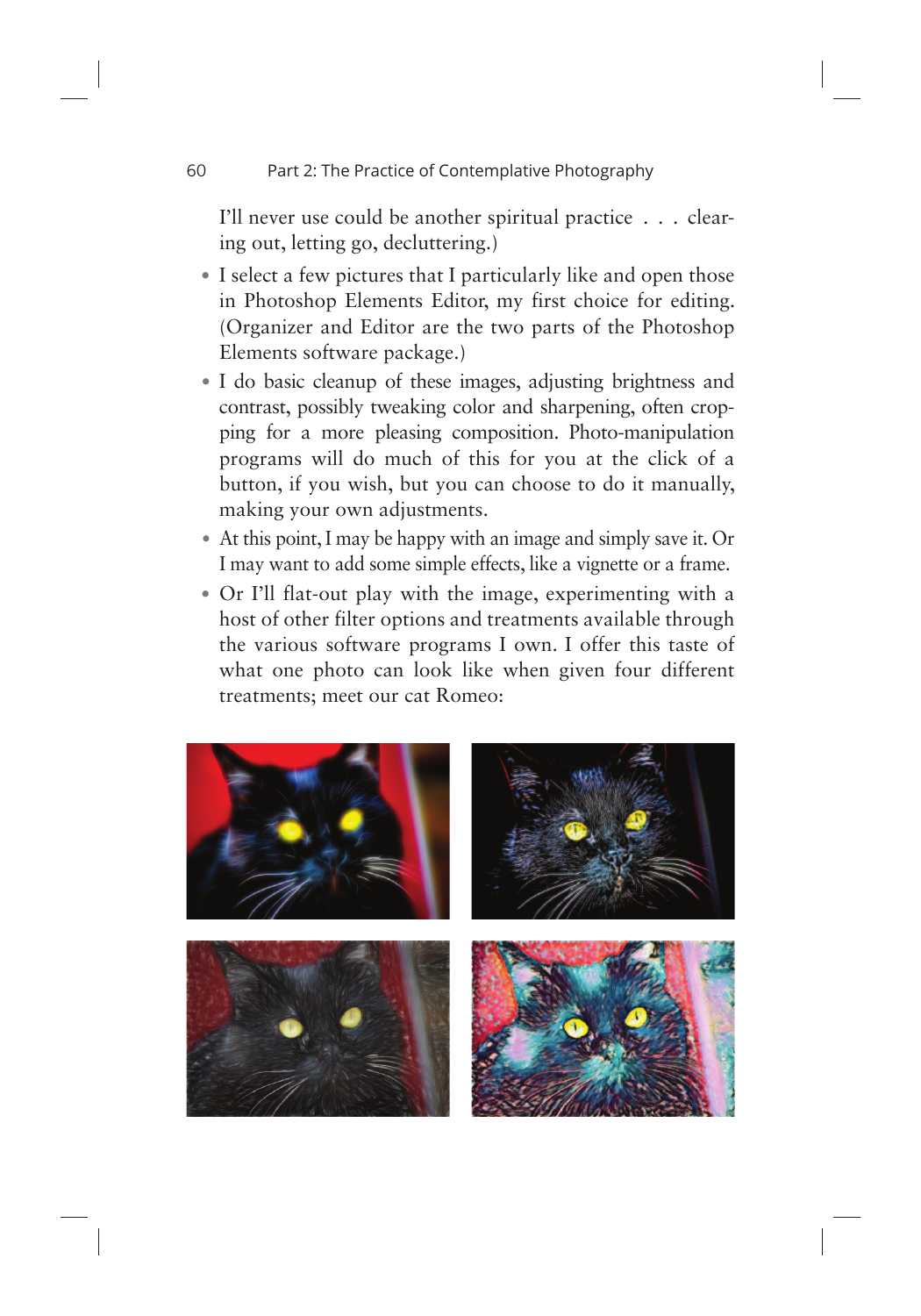If such playing with photos intrigues you, give it a try.

What you do with your final images is up to you. Maybe you keep them to yourself. Maybe you share them on Facebook or some other social media site. Maybe you'll print a few to frame and display in your home or office. In any case, may every one of them celebrate and honor your unique, contemplative vision.

#### **Reflect and Consider**

From time to time, you may want to sit with a photo you find particularly pleasing (or calming, challenging, healing) and consider why that image holds meaning for you. I offer these questions to guide your reflection:

- What drew me to this subject?
- What pleases me about this image?
- What am I feeling as I connect with this image?
- What surprises me about this image?
- What do I learn about *myself* from this image? What do I learn about the *world?* about *God?* about *desire? beauty? pain? healing? hope?*
- In what way does this image serve as a metaphor?
- Based on my response, what might I title this image?

Whether or not you engage in such reflection is totally up to you. As I've said before, the process needs only be the process, without explanation or analysis.